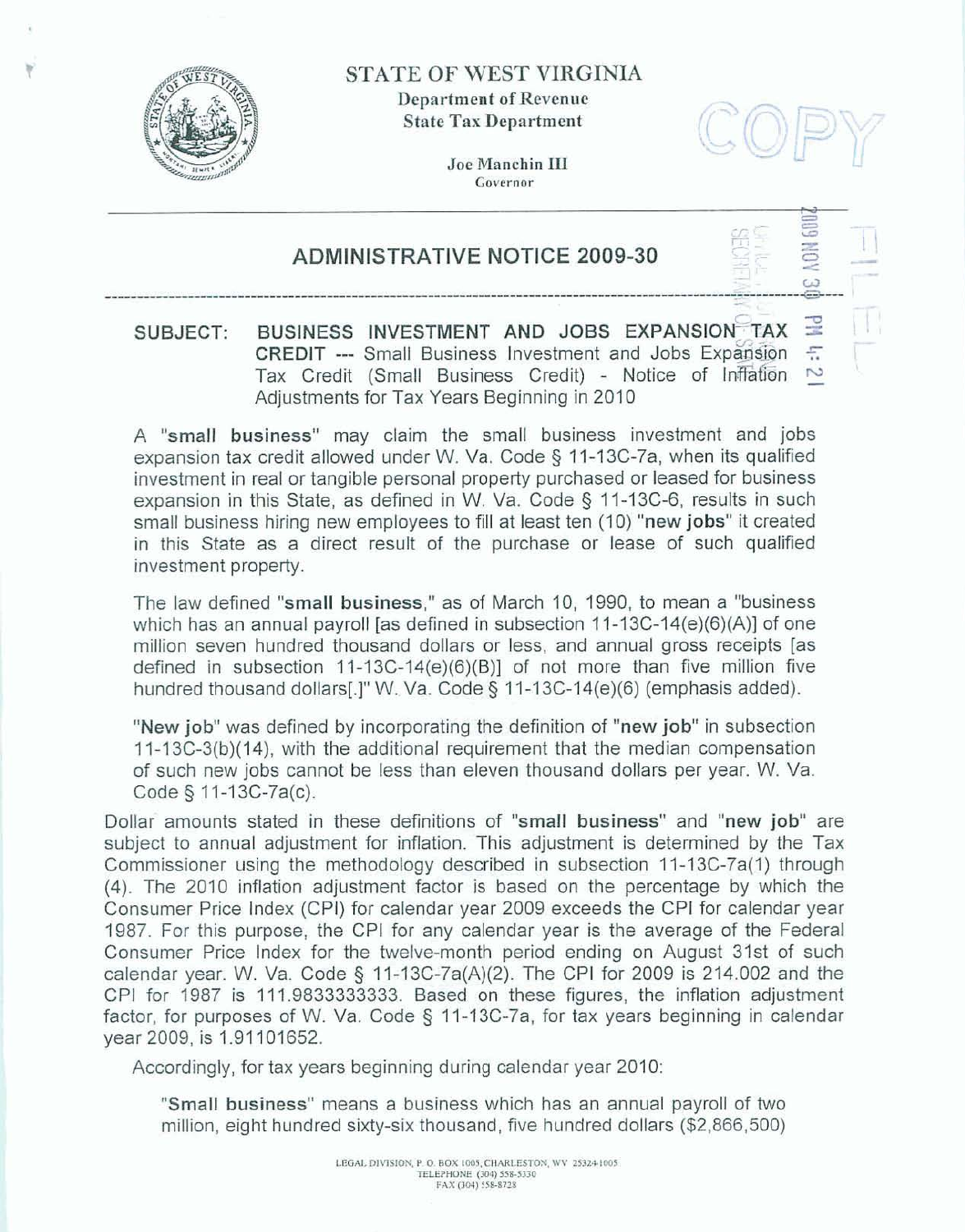### ADMINISTRATIVE NOTICE 2009-30 PAGE 2

 $\mathbf{r}$ 

or less, and annual gross receipts of not more than nine million, five hundred fifty-five thousand, fifty dollars (\$9,555,050); and

"New job" means a "new job" as defined in W. Va. Code **Cj** 1 1-1 3C-3(b)(14): **Provided,** that the annualized median compensation of such new jobs shall not be less than twenty thousand dollars (\$21,000) per year.

A summary of the applicable inflation-adjusted Small Business Credit criteria, by calendar year, for tax years beginning in such years, follows:

#### CRITERIA

MEDIAN

|             |                |                    | ᄖᄔᄖ                 |
|-------------|----------------|--------------------|---------------------|
| <b>YEAR</b> | <b>PAYROLL</b> | <b>GROSS SALES</b> | <b>COMPENSATION</b> |
|             |                |                    |                     |
| 1987        | \$1,500,000    | \$5,000,000        | \$11,000            |
| 1988        | \$1,500,000    | \$5,000,000        | \$11,000            |
| 1989        | \$1,562,050    | \$5,206,850        | \$11,450            |
| 1990        | \$1,700,000*   | \$5,500,000*       | \$12,000            |
| 1991        | \$1,716,300    | \$5,721,050        | \$12,550            |
| 1992        | \$1,806,950    | \$6,023,200        | \$13,250            |
| 1993        | \$1,862,200    | \$6,207,350        | \$13,650            |
| 1994        | \$1,919,100    | \$6,397,150        | \$14,050            |
| 1995        | \$1,969,150    | \$6,563,800        | \$14,400            |
| 1996        | \$2,025,150    | \$6,750,600        | \$14,850            |
| 1997        | \$2,081,100    | \$6,937,000        | \$15,250            |
| 1998        | \$2,137,800    | \$7,126,050        | \$15,650            |
| 1999        | \$2,174,050    | \$7,246,950        | \$15,900            |
| 2000        | \$2,212.000    | \$7,373,450        | \$16,200            |
| 2001        | \$2,280,800    | \$7,602,650        | \$16,700            |
| 2002        | \$2,355,800    | \$7,852,700        | \$17,250            |
| 2003        | \$2,393,300    | \$7,977,750        | \$17,550            |
| 2004        | \$2,447,900    | \$8,159,650        | \$17,950            |
| 2005        | \$2,504,250    | \$8,347,550        | \$18,350            |
| 2006        | \$2,582,050    | \$8,606,950        | \$18,900            |
| 2007        | \$2,682,850    | \$8,942,900        | \$19,650            |
| 2008        | \$2,744,200    | \$9,147,450        | \$20,100            |
| 2009        | \$2,861,200    | \$9,537,350        | \$20,950            |
| 2010        | \$2,866,500    | \$9,555,050        | \$21,000            |